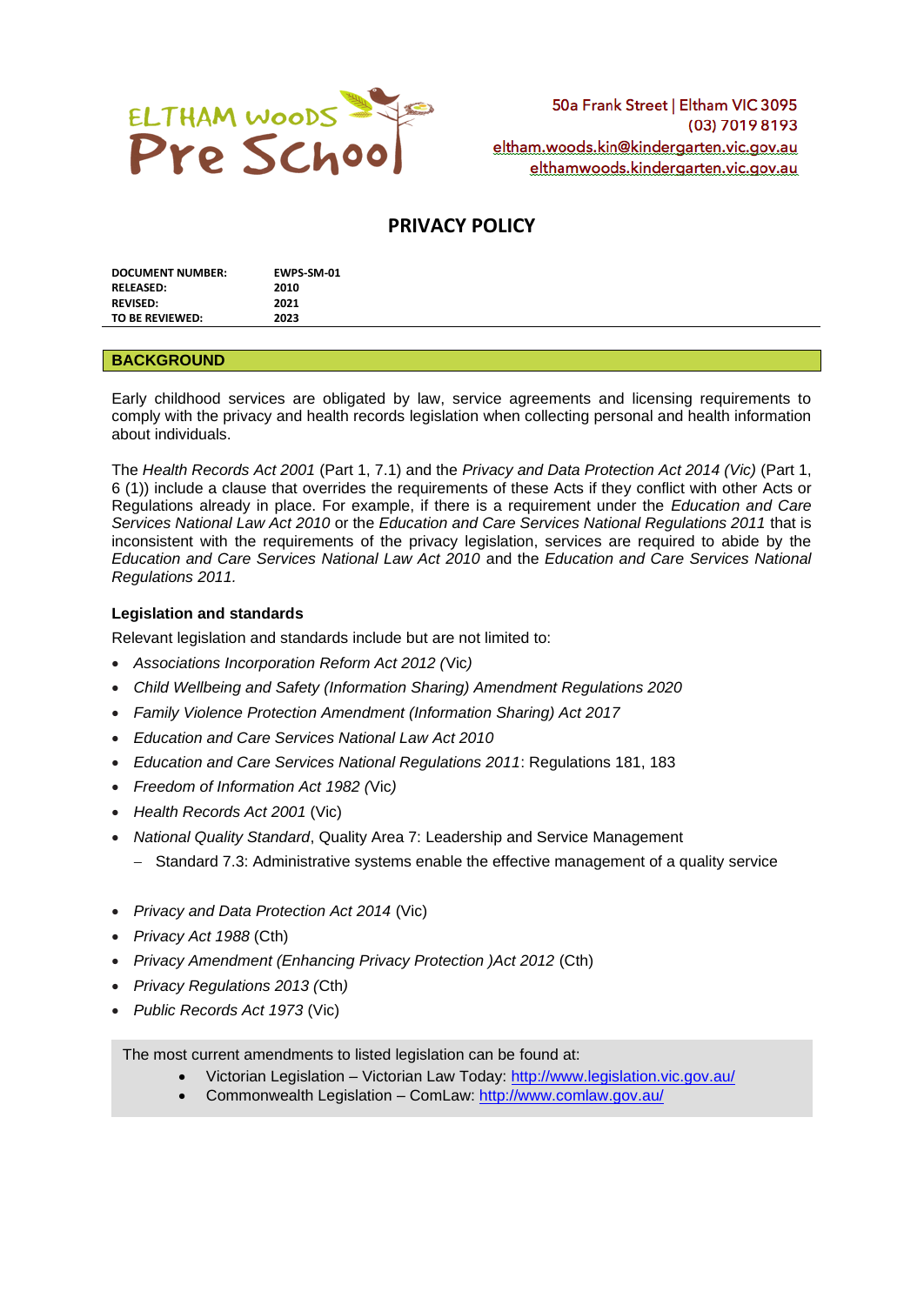## **DEFINITIONS**

The terms defined in this section relate specifically to this policy. For commonly used terms e.g. Approved Provider, Nominated Supervisor, Regulatory Authority etc. refer to the *General Definitions* section of this manual.

*Freedom of Information Act 1982***:** Legislation regarding access and correction of information requests.

**Health information:** Any information or an opinion about the physical, mental or psychological health or ability (at any time) of an individual.

*Health Records Act 2001***:** State legislation that regulates the management and privacy of health information handled by public and private sector bodies in Victoria.

**Identifier/Unique identifier:** A symbol or code (usually a number) assigned by an organisation to an individual to distinctively identify that individual while reducing privacy concerns by avoiding use of the person's name.

**Personal information:** Recorded information (including images) or opinion, whether true or not, about a living individual whose identity can reasonably be ascertained.

*Privacy and Data Protection Act 2014:* State legislation that provides for responsible collection and handling of personal information in the Victorian public sector, including some organisations, such as early childhood services contracted to provide services for government. It provides remedies for interferences with the information privacy of an individual and establishes the Commissioner for Privacy and Data Protection.

**Privacy Act 1988:** Commonwealth legislation that operates alongside state or territory Acts and makes provision for the collection, holding, use, correction, disclosure or transfer of personal information. The Privacy Amendment (Enhancing Privacy Protection) Act 2012 (Cth) introduced from 12 March 2014 has made extensive amendments to the Privacy Act 1988. Organisations with a turnover of \$3 million per annum or more must comply with these regulations.

**Privacy breach**: An act or practice that interferes with the privacy of an individual by being contrary to, or inconsistent with, one or more of the information Privacy Principles (refer to Attachment 2: *Privacy principles in action*) or the new Australian Privacy Principles (Attachment 7) or any relevant code of practice.

*Public Records Act 1973* **(Vic):** Legislation regarding the management of public sector documents.

**Sensitive information:** Information or an opinion about an individual's racial or ethnic origin, political opinions, membership of a political association, religious beliefs or affiliations, philosophical beliefs, membership of a professional or trade association, membership of a trade union, sexual preference or practices, or criminal record. This is also considered to be personal information.

#### **Additional definitions as per ELAA:**

Child Information Sharing Scheme, Child Safe Standards, Confidential information, Data breach, Discloser, Family Violence Information Sharing Scheme, Information Sharing Entities, Multi-Agency Risk Assessment and Management Framework, Notifiable Data Breaches scheme, Risk Assessment Entity.

## **SOURCES AND RELATED POLICIES**

## **Sources**

- *Child Care Service Handbook 2012-2013*: Section 4.9 <http://docs.education.gov.au/documents/child-care-service-handbook>
- Guidelines to the Information Privacy Principles:

<http://www.oaic.gov.au/privacy/privacy-act/information-privacy-principles>

- ELAA *Early Childhood Management Manual, Version 2 2013*
- Office of the Health Services Commissioner: [www.health.vic.gov.au/hsc/](http://www.health.vic.gov.au/hsc/)
- Privacy Compliance Manual:<http://www.nfplaw.org.au/privacy>
- *Privacy Guide: A guide to compliance with Victorian and Federal privacy laws*: http://www.nfplaw.org.au/sites/default/files/Privacy%20Guide.pdf
- Privacy Victoria: [www.privacy.vic.gov.au](http://www.privacy.vic.gov.au/)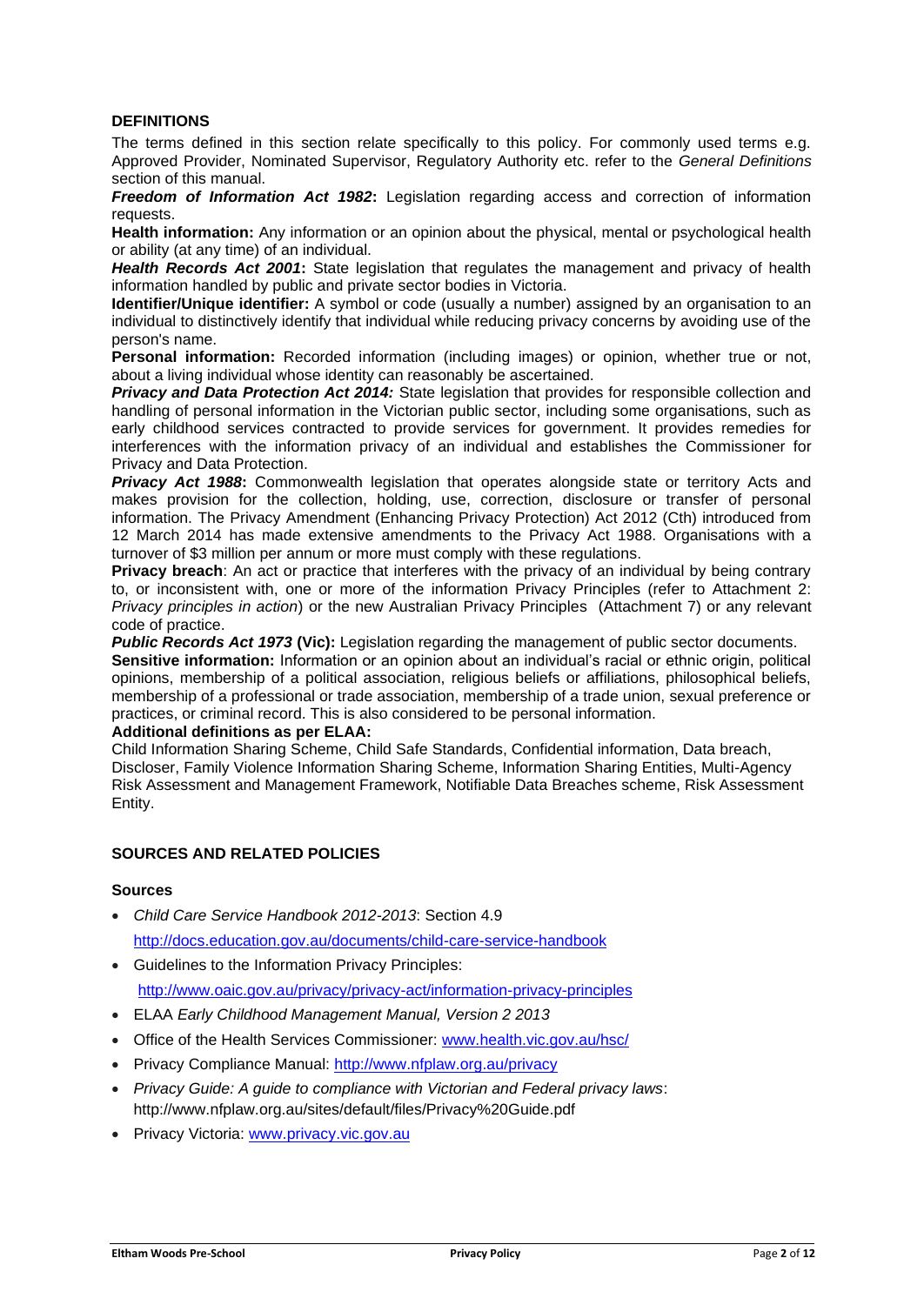## **Service policies**

- *Child Safe Environment Policy*
- *Code of Conduct Policy*
- *Complaints and Grievances Policy*
- *Delivery and Collection of Children Policy*
- *Enrolment and Orientation Policy*
- *Information Technology Policy*
- *Staffing Policy*
- *Inclusion and Equity Policy*

## **The following sources have been added 2021 by ELAA:**

- Child Information Sharing Scheme Ministerial Guidelines
- Ministerial Guidelines for the Family Violence Information Sharing Scheme
- Guidelines to the Information Privacy Principles
- Office of the Health Complaints Commissioner
- Privacy Guide, 2020
- Information Sharing and Family Violence Reforms Contextualised Guidance
- Information Sharing and Family Violence Reforms Toolkit
- Office of the Victorian Information Commissioner, Child information sharing scheme and privacy law in Victoria
- Family Violence Multi-Agency Risk Assessment and Management Framework

## **PROCEDURES**

## **The Approved Provider is responsible for:**

- ensuring all records and documents are maintained and stored in accordance with Regulations 181 and 183 of the *Education and Care Services National Regulations 2011*
- ensuring the service complies with the requirements of the Privacy Principles as outlined in the *Health Records Act 2001*, the *Privacy and Data Protection Act 2014* (Vic) and, where applicable, the *Privacy Act 1988* (Cth) and the Privacy Amendment (Enhancing Privacy Protection ) Act 2012 (Cth), by developing, reviewing and implementing processes and practices that identify:
	- − what information the service collects about individuals, and the source of the information
	- why and how the service collects, uses and discloses the information
	- − who will have access to the information
	- risks in relation to the collection, storage, use, disclosure or disposal of and access to personal and health information collected by the service
- ensuring parents/guardians know why the information is being collected and how it will be managed
- providing adequate and appropriate secure storage for personal information collected by the service, including electronic storage
- developing procedures that will protect personal information from unauthorised access
- ensuring the appropriate use of images of children, including being aware of cultural sensitivities and the need for some images to be treated with special care
- developing procedures to monitor compliance with the requirements of this policy
- ensuring all employees and volunteers are provided with a copy of this policy, including the *Privacy Statement* of the service (refer to Attachment 4)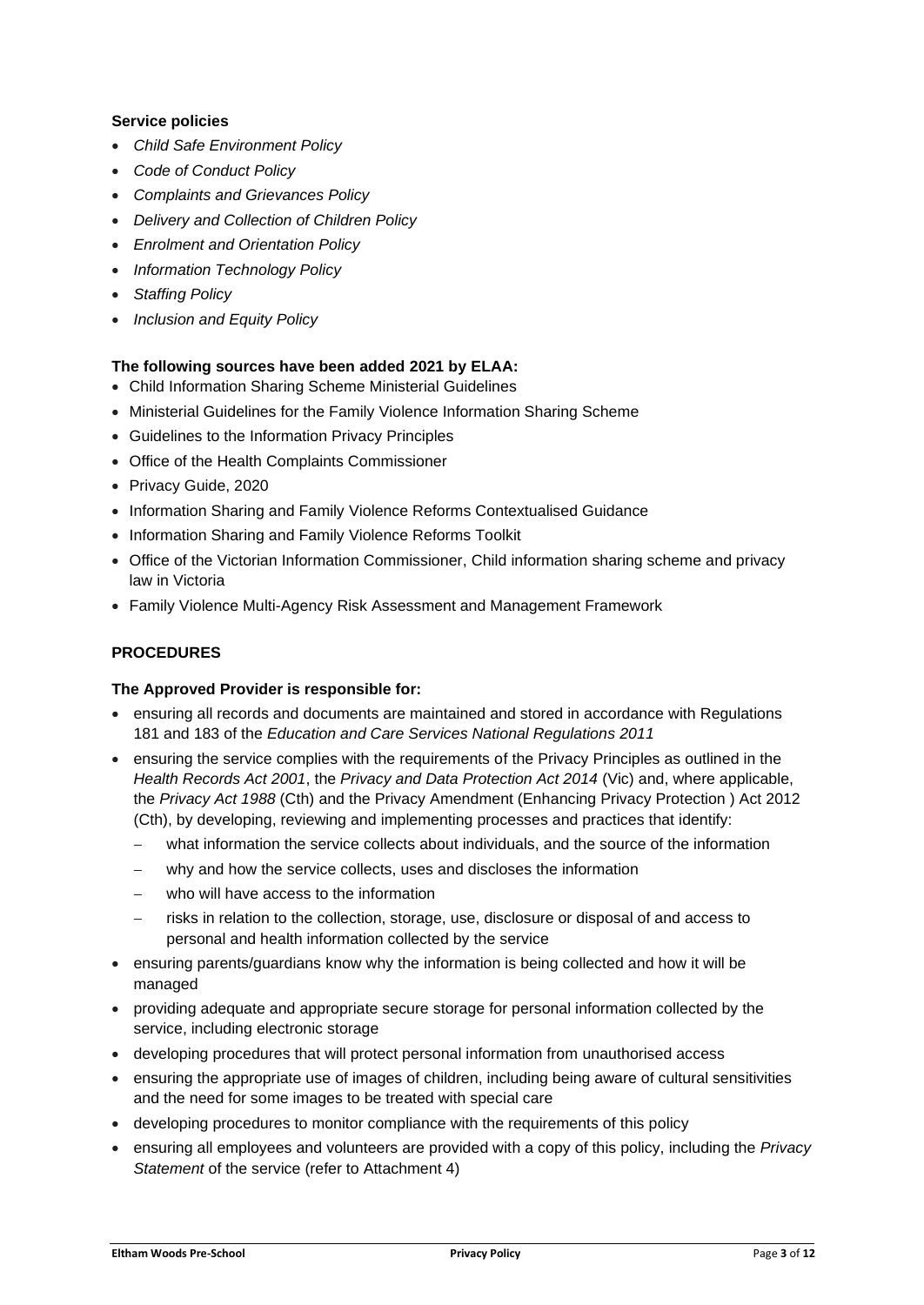- ensuring all parents/guardians are provided with the service's *Privacy Statement* (refer to Attachment 4) and all relevant forms
- informing parents/guardians that a copy of the complete policy is available on request
- ensuring a copy of this policy, including the *Privacy Statement*, is prominently displayed at the service and available on request
- establishing procedures to be implemented if parents/guardians request that their child's image is *not* to be taken, published or recorded, or when a child requests that their photo *not* be taken.

### **The Nominated Supervisor is responsible for:**

- assisting the Approved Provider to implement this policy
- reading and acknowledging they have read the *Privacy and Confidentiality Policy* (refer to Attachment 3)
- providing notice to children and parents/guardians when photos/video recordings are going to be taken at the service
- ensuring educators and all staff are provided a copy of this policy and that they complete the *Letter of acknowledgement and understanding* (Attachment 3)
- obtaining informed and voluntary consent of the parents/guardians of children who will be photographed or videoed.

### **Certified Supervisors and other educators are responsible for:**

- reading and acknowledging they have read the *Privacy and Confidentiality Policy* (refer to Attachment 3)
- recording information on children, which must be kept secure and may be requested and viewed by the child's parents/guardians and representatives of the Department of Education and Training during an inspection visit
- ensuring they are aware of their responsibilities in relation to the collection, storage, use, disclosure and disposal of personal and health information
- implementing the requirements for the handling of personal and health information, as set out in this policy
- respecting parents' choices about their child being photographed or videoed, and children's choices about being photographed or videoed.

#### **Parents/guardians are responsible for:**

- providing accurate information when requested
- maintaining the privacy of any personal or health information provided to them about other individuals, such as contact details
- completing all permission forms and returning them to the service in a timely manner
- being sensitive and respectful to other parent/guardians who do not want their child to be photographed or videoed
- being sensitive and respectful of the privacy of other children and families in photographs/videos when using and disposing of these photographs/videos.

## **Volunteers and students, while at the service, are responsible for following this policy and its procedures.**

## **Evaluation**

In order to assess whether the values and purposes of the policy have been achieved, the Approved Provider of Eltham Woods will:

- regularly seek feedback from everyone affected by the policy regarding its effectiveness
- monitor the implementation, compliance, complaints and incidents in relation to this policy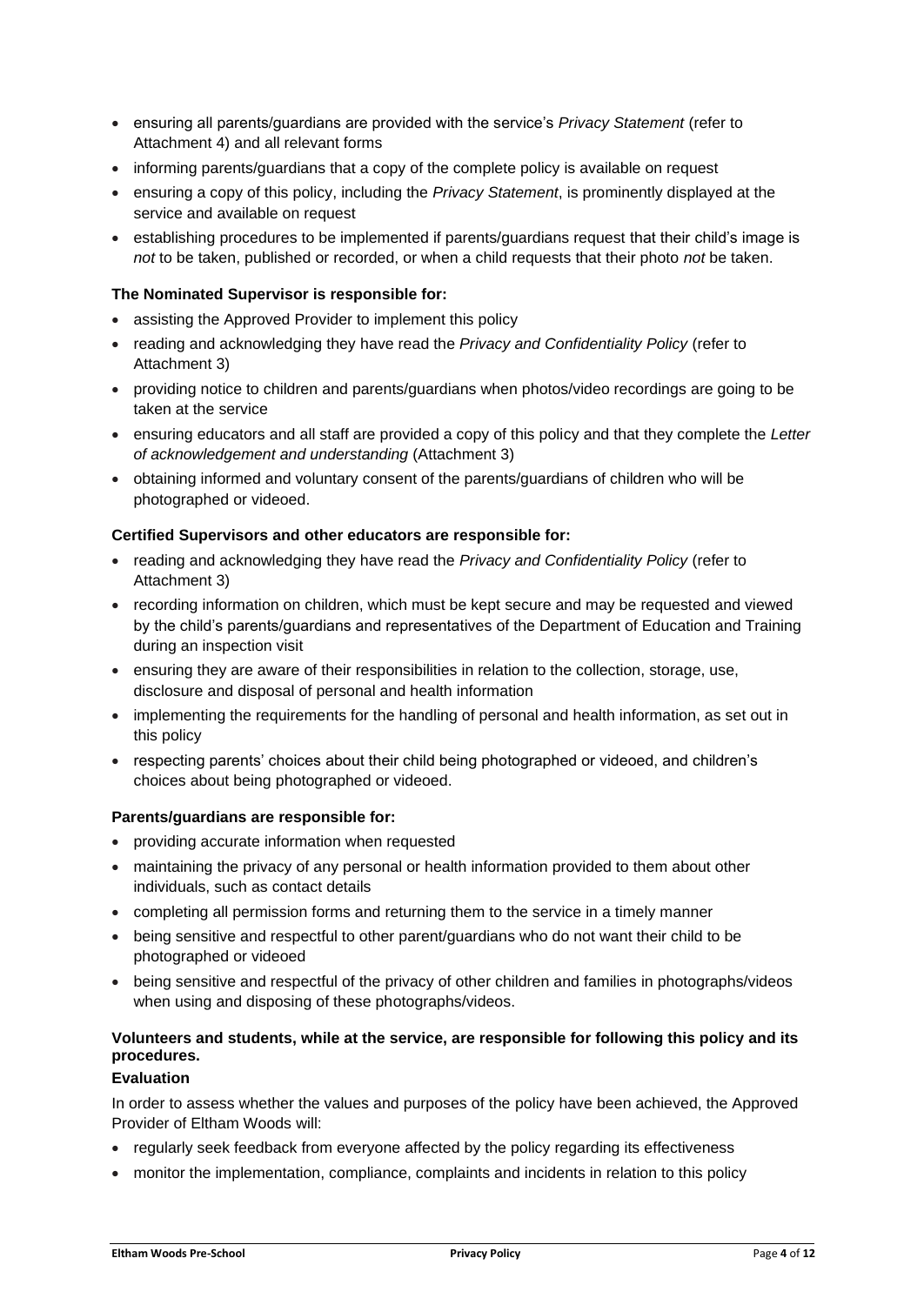- keep the policy up to date with current legislation, research, policy and best practice
- revise the policy and procedures as part of the service's policy review cycle, or as required
- notify parents/guardians at least 14 days before making any changes to this policy or its procedures.

## **Attachments**

- Attachment 1: Additional background information
- Attachment 2: Privacy Principles in action
- Attachment 3: *Letter of acknowledgment and understanding*
- Attachment 4: *Privacy Statement*
- Attachment 5: Permission form for photographs and videos
- Attachment 6: Special permission notice for publications/media
- Attachment 7: Australian Privacy Principles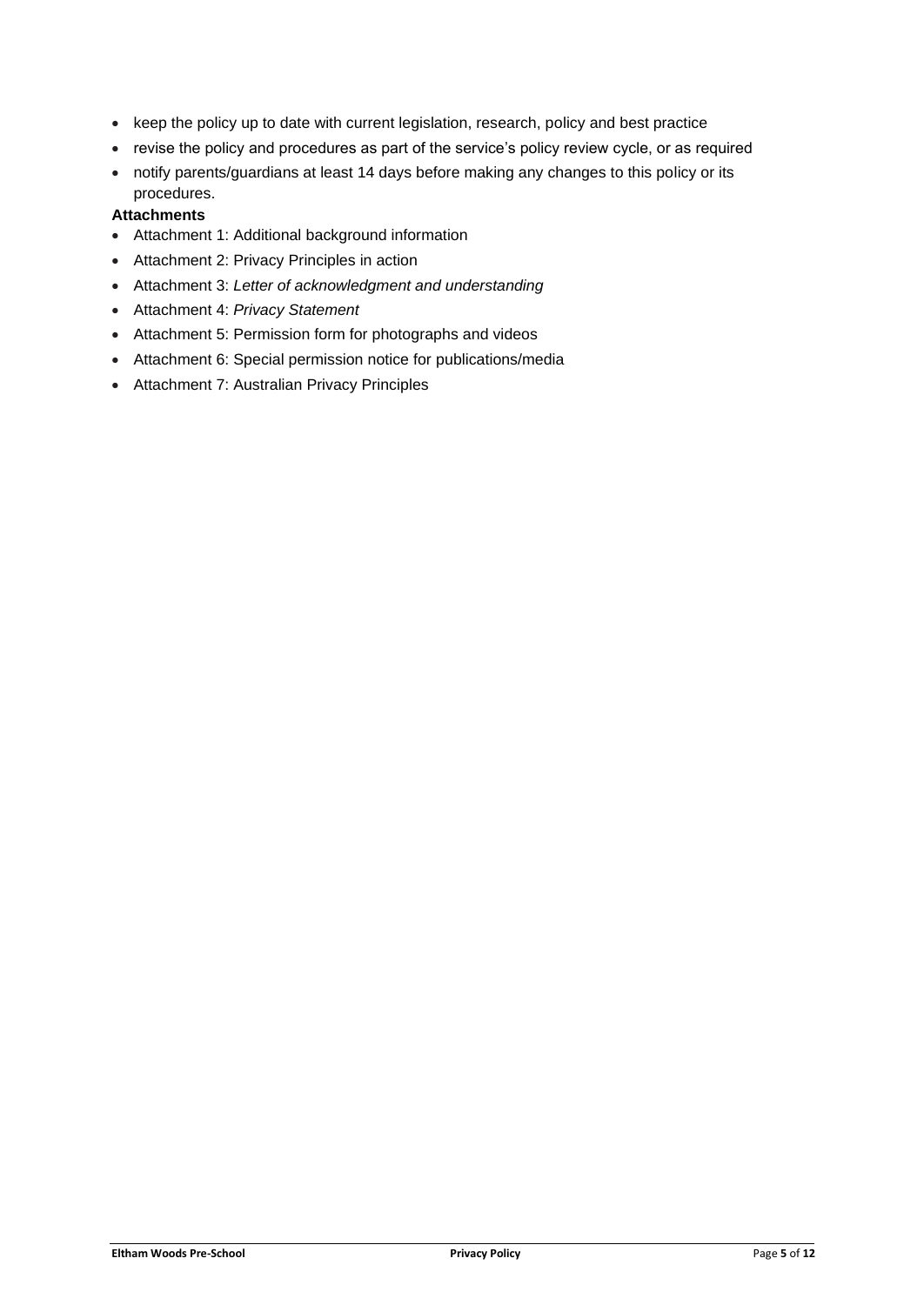## **SPECIFIC PROCEDURES AT ELTHAM WOODS PRESCHOOL**

We believe your privacy is important. This policy states our personal information handling practices, as required by the applicable legislation, Information Privacy Principle (IPP) 5 and Health Privacy Principle (HPP) 5.

#### **Distribution of this policy**

This policy will be:

- Displayed at the services,
- Made available on request to anyone who asks for it,
- Provided to all Committee members, employees and anyone who handles personal information at the service.

### **Type of personal and health information to be collected**

We will only collect the information we need, and for which we have a purpose that is legitimate and related to one of our functions or obligations.

The type of information we collect and hold includes (but is not limited to) personal information, including health information, regarding:

- Children and parents/guardians before and during the child's attendance at a service (this information is collected in order to provide and/or administer our services to children and parents/guardians).
- Job applicants, employees, members, volunteers and contractors (the information is collected in order to manage the relationship and fulfil our legal obligations),
- Contact details of other parties with which the service deals.

We will collect information on the following identifiers:

- Health Care Card for children attending pre-school in order for them to receive the State Government Fee Subsidy. Failure to provide this would result in the parents/guardian not obtaining the Fee Subsidy.
- Tax File Number for all employees related to the deduction and forwarding of tax to the Australian Tax Office. Failure to provide this would result in maximum tax being deducted.
- For *childcare services only* Customer Reference Number (CRN) for children attending childcare services in order for them to access Childcare Benefit. Failure to provide this would result in the parents/guardians not obtaining the Childcare Benefit.

*Personal information provided by individuals either in relation to themselves or their children using the service.* We will generally collect personal information about an individual by way of forms filled out by parents/guardians or job applicants, face to face interviews and telephone calls.

When collecting personal information we will provide individuals, from whom we collect information, with a copy of our Collection Statement (Appendix 1). If the reason for collecting the information varies from the Collection Statement, the Collection Statement will be amended to cover the area required while still meeting the privacy principle requirements of HPP 1.4 (Health Records Act 2001) and IPP 1.3 (Information Privacy Act 2000).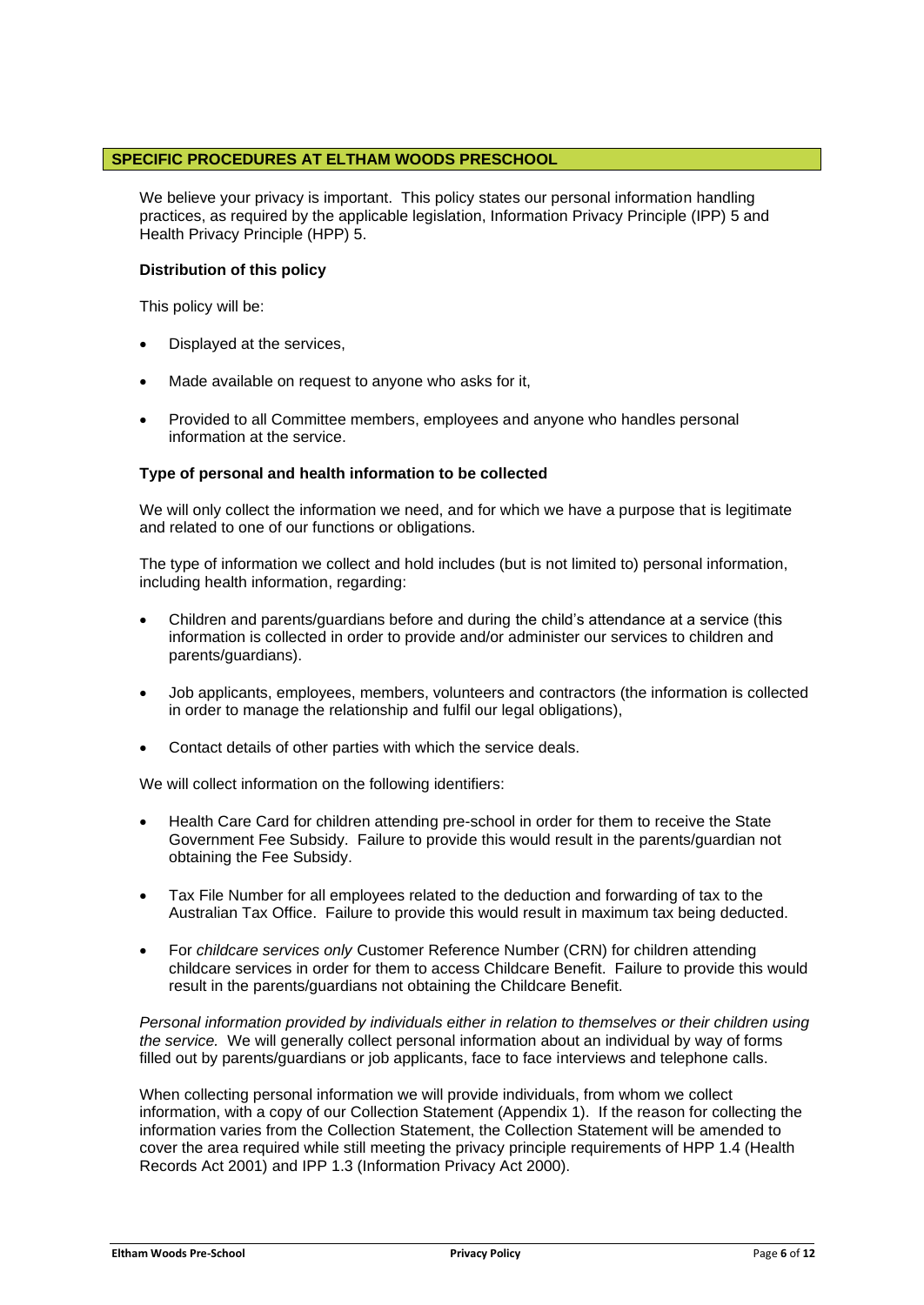#### **Notification of individuals or the parents/guardians of personal or health information collected**

*What happens when we receive personal information from a source other than the individual or the parent/guardian?* The person receiving the information, will notify the individual or the parent/guardian of the child to whom the information relates, of the receipt of this information and as part of the notification, will advise that they have a right to request access to the information.

Access will be granted in accordance with the relevant legislation. Please note the legislation allows us to deny access, in accordance with the limited reasons for denial that are contained in the legislation.

## **Use of personal information**

We will use the personal information we collect for the primary purpose of collection. We may also use the information for such secondary purposes that are related to the primary purpose of collection and can be reasonably expected, or to which the individual concerned has consented.

The personal information collected in relation to:

- Children and parents/guardians
- Committee members
- Job applicants, employees, contractors, volunteers and students,

will be used as set out as follows: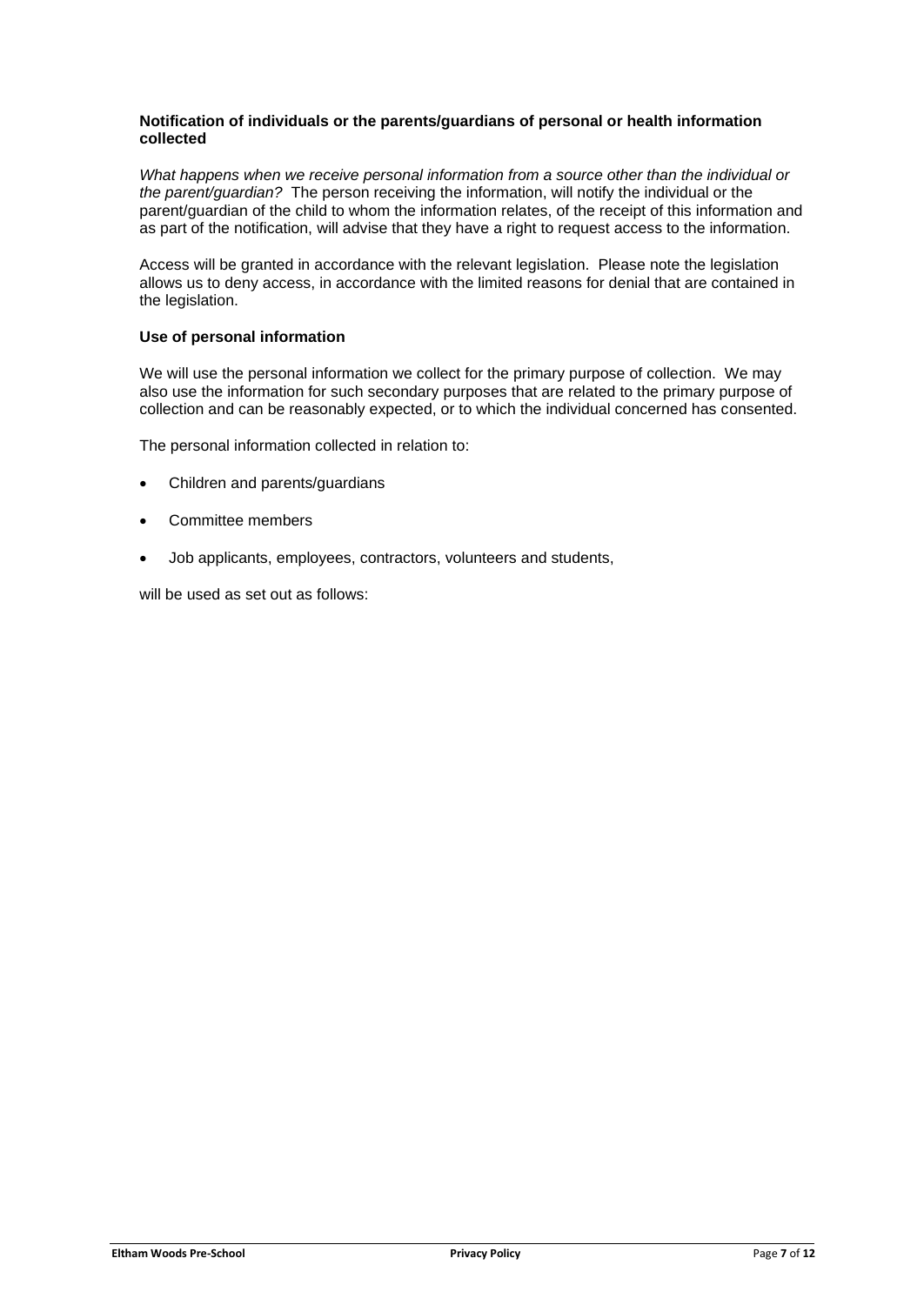| <b>Personal information and</b><br>health information<br>collected in relation to: | Primary purpose of<br>collection                                                                                                                                                                   | <b>Examples of how the service will</b><br>use personal information,<br>including sensitive and health<br>information include:                                                                                                                                                                                                                                                                                                                                   |  |
|------------------------------------------------------------------------------------|----------------------------------------------------------------------------------------------------------------------------------------------------------------------------------------------------|------------------------------------------------------------------------------------------------------------------------------------------------------------------------------------------------------------------------------------------------------------------------------------------------------------------------------------------------------------------------------------------------------------------------------------------------------------------|--|
| Children and<br>parents/guardians                                                  | To enable us to provide for<br>the education and care of the<br>child attending the service.                                                                                                       | Day to day administration;<br>$\bullet$<br>Provision of a place for their<br>$\bullet$<br>child in the service;<br>Duty rosters;<br>$\bullet$<br>Looking after children's<br>$\bullet$<br>educational, care and safety<br>needs;<br>For correspondence with<br>$\bullet$<br>parents/guardians relating to<br>their child's attendance;<br>To satisfy the service's legal<br>$\bullet$<br>obligations and to allow it to<br>discharge its duty of care.           |  |
| Committee members                                                                  | For the management of the<br>service by the Committee of<br>Management.                                                                                                                            | For communication with and<br>$\bullet$<br>between Committee members,<br>employees and members of the<br>association;<br>To satisfy the service's legal<br>$\bullet$<br>obligations.                                                                                                                                                                                                                                                                             |  |
| Job applicants, employees<br>contractors, volunteers and<br>students               | To assess and (if necessary)<br>to engage the applicant,<br>employees, contractor,<br>volunteers or students, as the<br>case may be.<br>To administer the<br>employment, contract or<br>placement. | Administering the individual's<br>$\bullet$<br>employment, contract or<br>placement, as the case may be;<br>Health and safety; Insurance<br>$\bullet$<br>purposes;<br>Satisfying the service's legal<br>$\bullet$<br>obligations, for example in<br>relation to the Children's<br>Services Act 1996 and the<br><b>Children's Services Regulations</b><br>1998;<br>Listing the names and<br>qualifications of staff on material<br>provided to prospective users. |  |

## **Disclosure of personal information, including health information**

We may disclose some personal information held about an individual to:

- Government departments or agencies as part of their legal and funding obligations;
- Local Government in relation to enrolment details for planning purposes;
- Organisations providing services related to staff entitlements and employment;
- Insurance providers in relation to specific claims;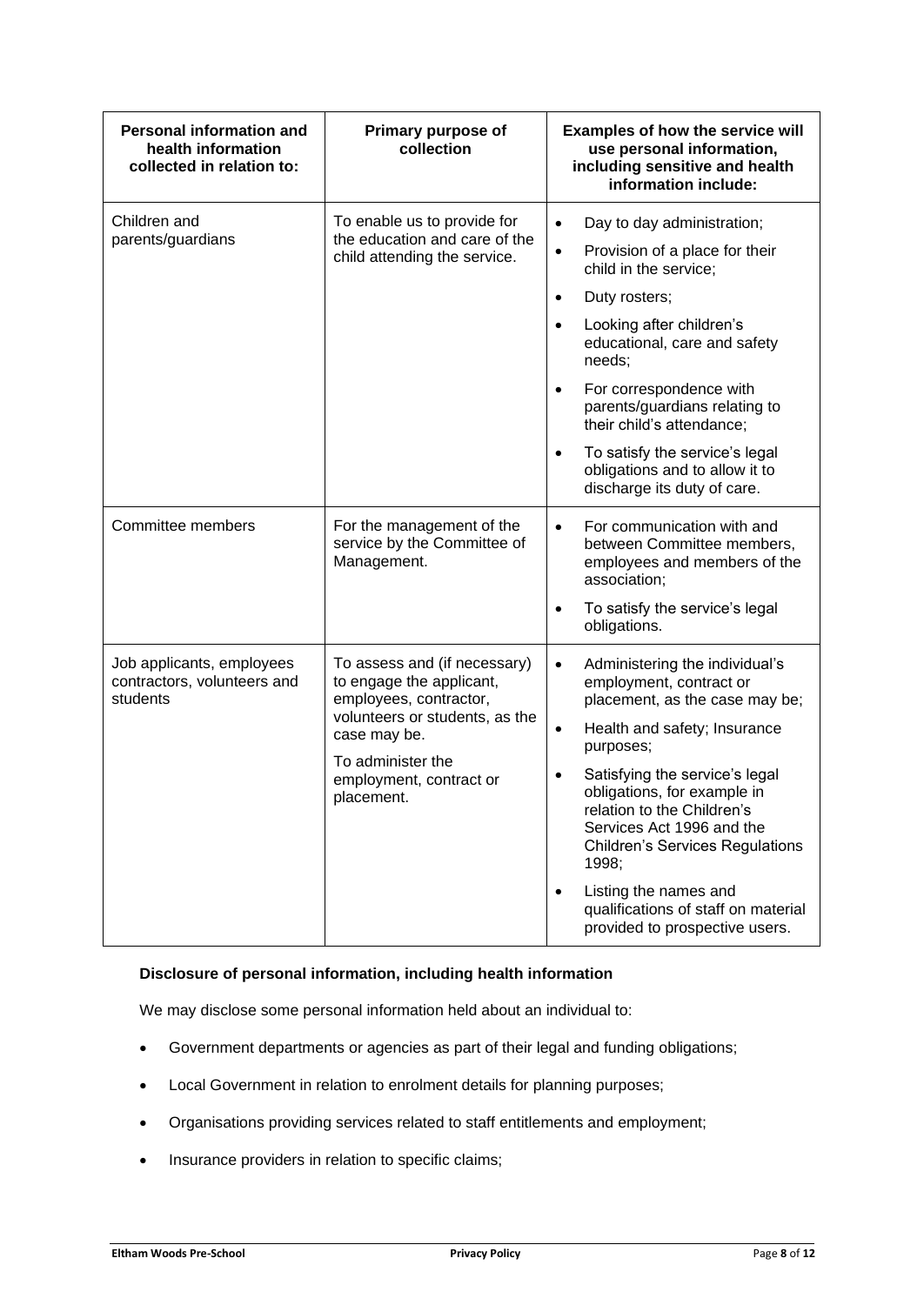- Law enforcement agencies:
- Health organisations and/or family in circumstances where the person requires urgent medical assistance and is incapable of giving permission;
- Anyone to whom the individual authorises the service to disclose information.

#### 1.1 **Treatment of sensitive information**

Sensitive information will be used and disclosed only for the purpose for which it was collected or a directly related secondary purpose, unless the individual agrees otherwise, or the use or disclosure of the sensitive information is allowed by law.

#### **Management and security of information**

In order to protect the personal information from misuse, loss, unauthorised access, modification or disclosure, the Committee and staff will ensure that in relation to personal information:

- Access will be limited to staff who require this information in order to do their jobs.
- It will not be left in areas that allow for unauthorised access.
- The physical storage of all materials will be in a secure cabinet or area.
- Computerised records containing personal or health information will require password access.
- There is security in transmission:
	- Emails will only be sent to a person authorised to receive this material.
	- Faxes will only be sent to a secure fax, which does not allow unauthorised access.
	- Telephone. Only limited personal information will be provided over the telephone to persons authorised to receive that information.
- Transfer of information interstate and overseas will only occur with the permission of the person concerned or their parent/guardian.

## **Data quality**

We will endeavour to ensure that the personal information we hold is accurate, complete, up to date and relevant to our functions or activities.

#### **Access to information and updating personal information**

#### *Individuals have the right to ask for access to personal information we hold about them without providing a reason for requesting access.*

Under the privacy legislation, an individual has the right to:

- ask for access to personal information that the service holds about them;
- to access this information and
- to make corrections if they consider the data is not accurate, complete or up to date.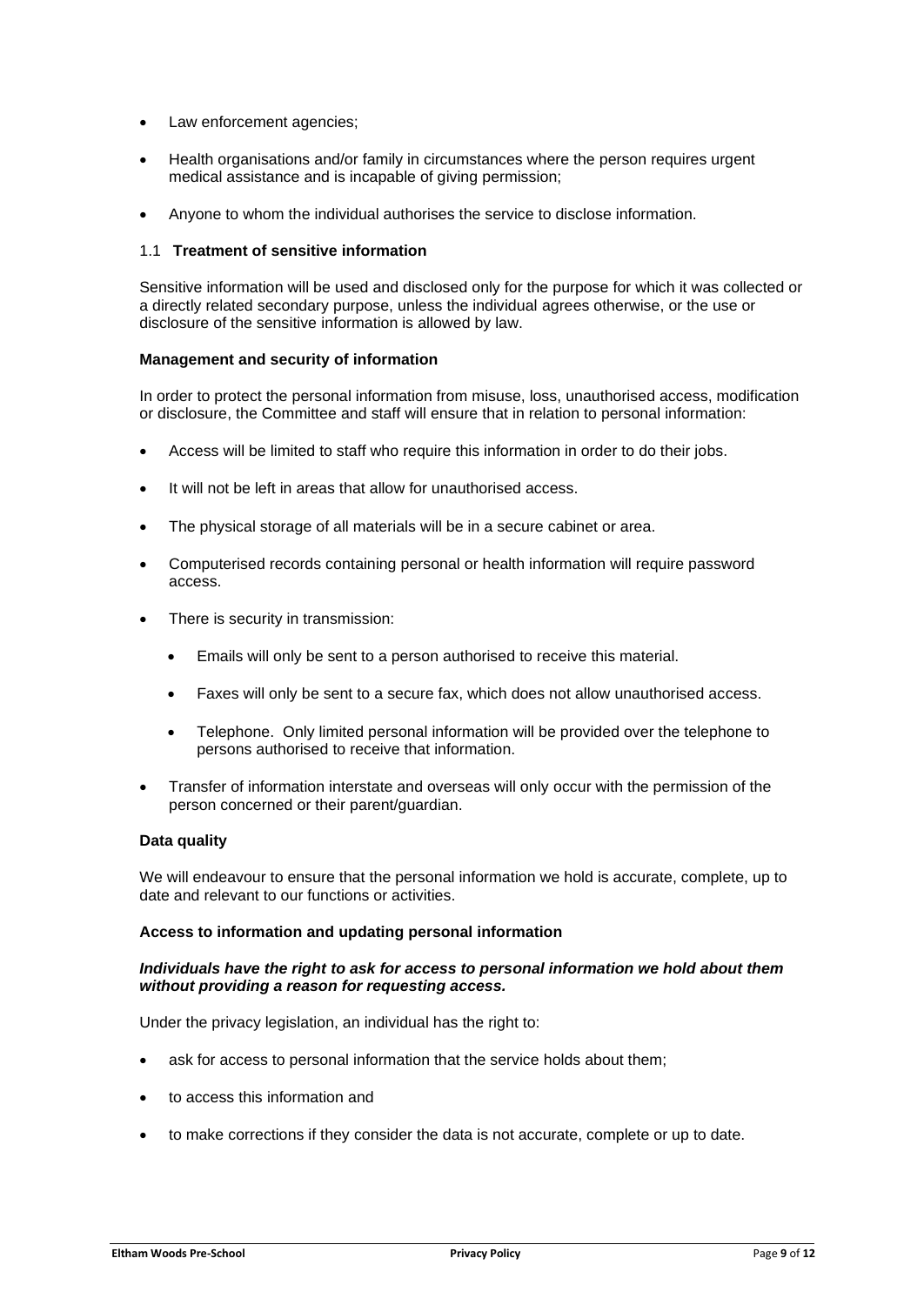There are some exceptions set out in the Acts were access may be denied in part or in total. An example of some of the exemptions are where:

- The request is frivolous or vexatious;
- Providing access would have an unreasonable impact on the privacy of other individuals;
- Providing access would pose a serious threat to the life or health of any person;
- The service is involved in the detection, investigation or remedying of serious improper conduct and providing access would prejudice that.

#### **Process for considering access requests**

A person may seek access, to view or update their personal/health information:

- If it relates to action on behalf of their child, by contacting the Teacher/Coordinator;
- For all other requests, by contacting the President or Secretary.

Personal information may be accessed in the following way:

- View and inspect information
- Take notes
- Obtain a copy.

Requests for access or to update personal information should nominate the type of access required, and specifying where possible, what information they seek. No reason is required in relation to why the request is made. The person seeking information, if the employee or Committee member does not know them, must provide a visible form of identification.

The employee or Committee member receiving the request will record the request and the date received. Each request will be acknowledged within 14 days, but preferably within 2 working days. Requests will be complied with within 30 days. However there could be a delay in responding if the timeline occurs over a period when the service is closed.

Committee and employees will provide access in line with the Privacy Acts. If the requested information is not given, the reasons for denied access will be given in writing to the person requesting the information.

In accordance with the legislation we reserve the right to charge for information provided, in order to cover the costs involved in providing the information.

#### **Anonymity**

Wherever it is lawful and practicable, individuals will have the option of not identifying themselves when entering transactions with our service.

#### **Disposal of information**

We will not store personal information longer than necessary.

In disposing of personal information we will ensure that it is either shredded or destroyed in such a way that no one can access the information.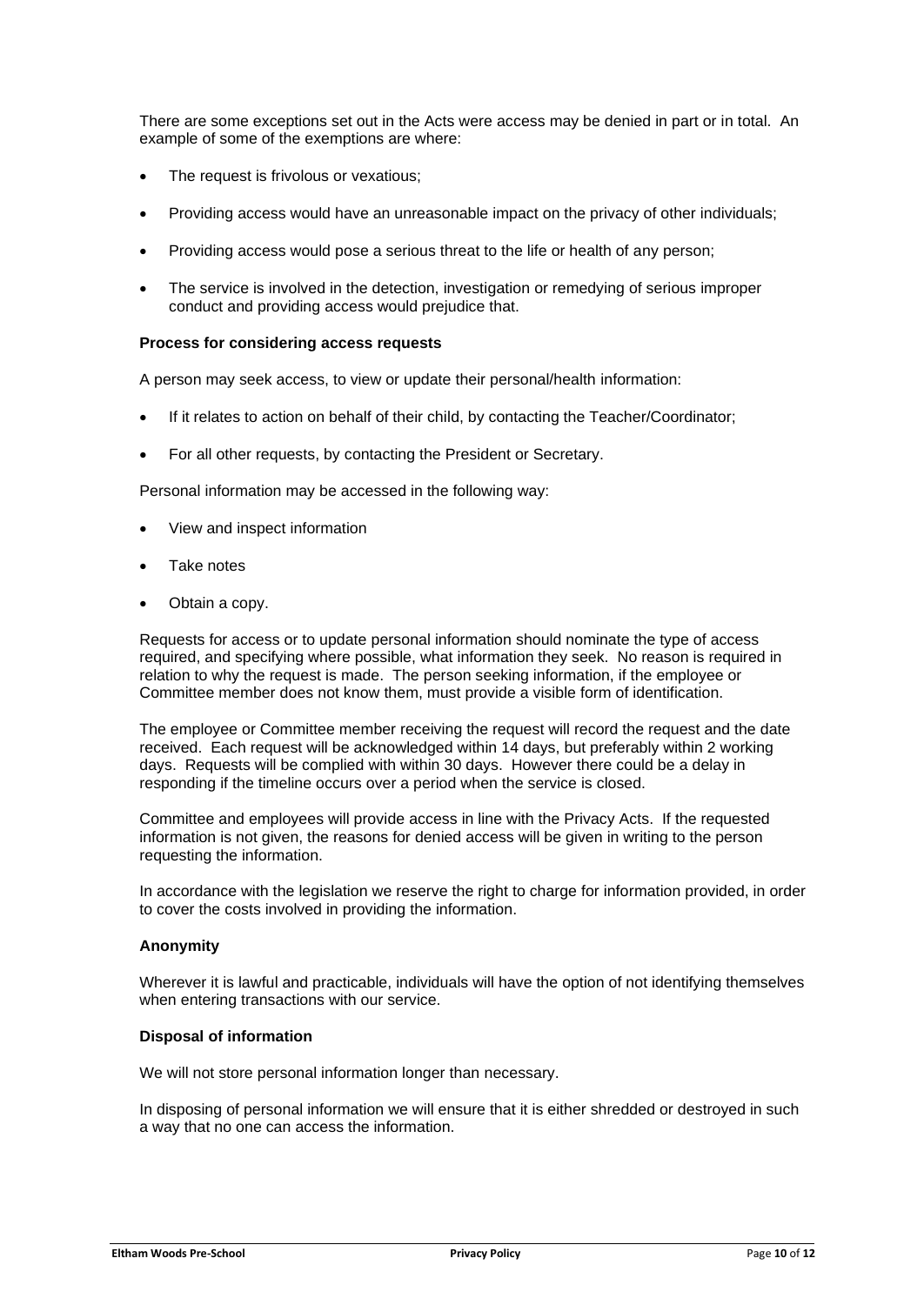The Committee is responsible for ensuring the overall responsibility for the implementation of this policy.

Both the Committee of Management and employees are responsible for the collection, use, disclosure, access, storage and disposal of information in line with this policy and the Privacy Principles set out in the Victorian Health Records Act 2001 and the Information Privacy Act 2000.

Further information can be obtained from:

- Health Services Commissioner (03) 8601 5200 or 1800 136 066 or [www.health.vic.gov.au/hsc](http://www.health.vic.gov.au/hsc)
- Victorian Privacy Commissioner (03) 8619 8719 or 1300 666 444 or [www.privacy.vic.gov.au](http://www.privacy.vic.gov.au/)

We will from time to time, review and update this Privacy Policy to take account of new laws and technology, changes to its operations and practices, and to make sure it remains appropriate to the changes in the environment in which it operates.